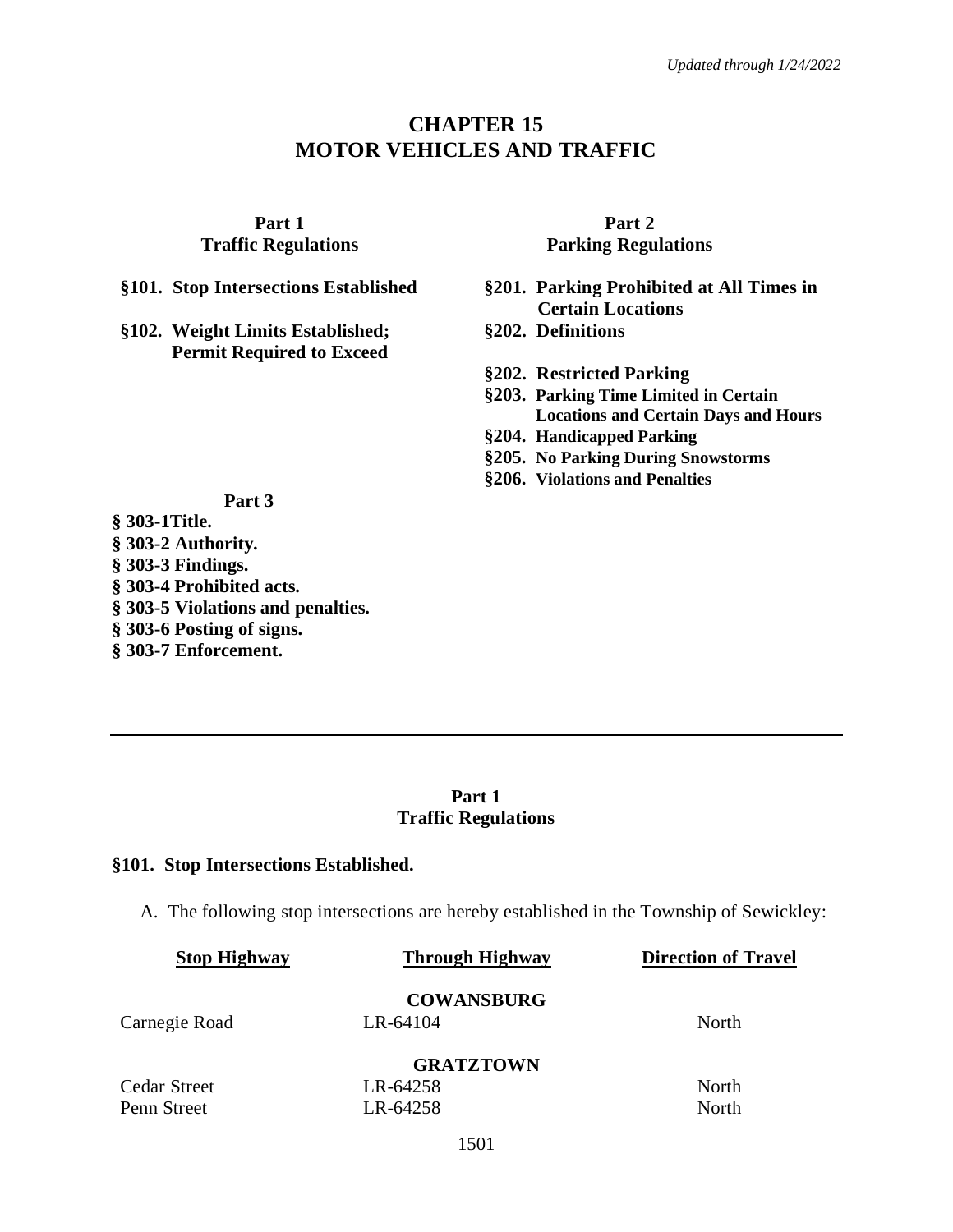Walnut Street **LR-64258** North Cool Springs Road LR-64104 South

Clinton Street Lowber Road North

#### **HERMINIE**

Dutchtown Road Eighth Street West Madison Road South Eighth Street Keystone Road North Elk Street Church Street

Fifth Street **Church Street** Church Street North and South Madison Avenue North and South Sewickley Avenue North and South Fourth Street Church Street South Highland Avenue 3-way Madison Avenue North and South Sewickley Avenue North Harris Drive West Newton Road West Highland Avenue Madison Road West Judy Drive Wineland Drive North Kalamazoo Drive Madison Road South Madison Avenue Irwin-Herminie Road East and West McClerge Avenue Wilps Drive West McCune Drive **Wineland Drive** Southeast and Southwest Orchard Avenue Irwin-Herminie Road West Reservoir Road East Reservoir Road Irwin-Herminie Road West Second Street Church Street North Irwin-Herminie Road North Sewickley Avenue North and South Seventh Street Madison Avenue North and South Sewickley Avenue North Sixth Street Church Street North Madison Avenue South Madison Road South Sewickley Avenue North and South Third Street Church Street North and South Madison Avenue North and South Sewickley Avenue North and South Wilps Drive **Lowber Road** North Madison Road South Wineland Drive West Newton Drive West Wilson Drive **Wineland Drive** North North

## **Stop Highway Through Highway Direction of Travel**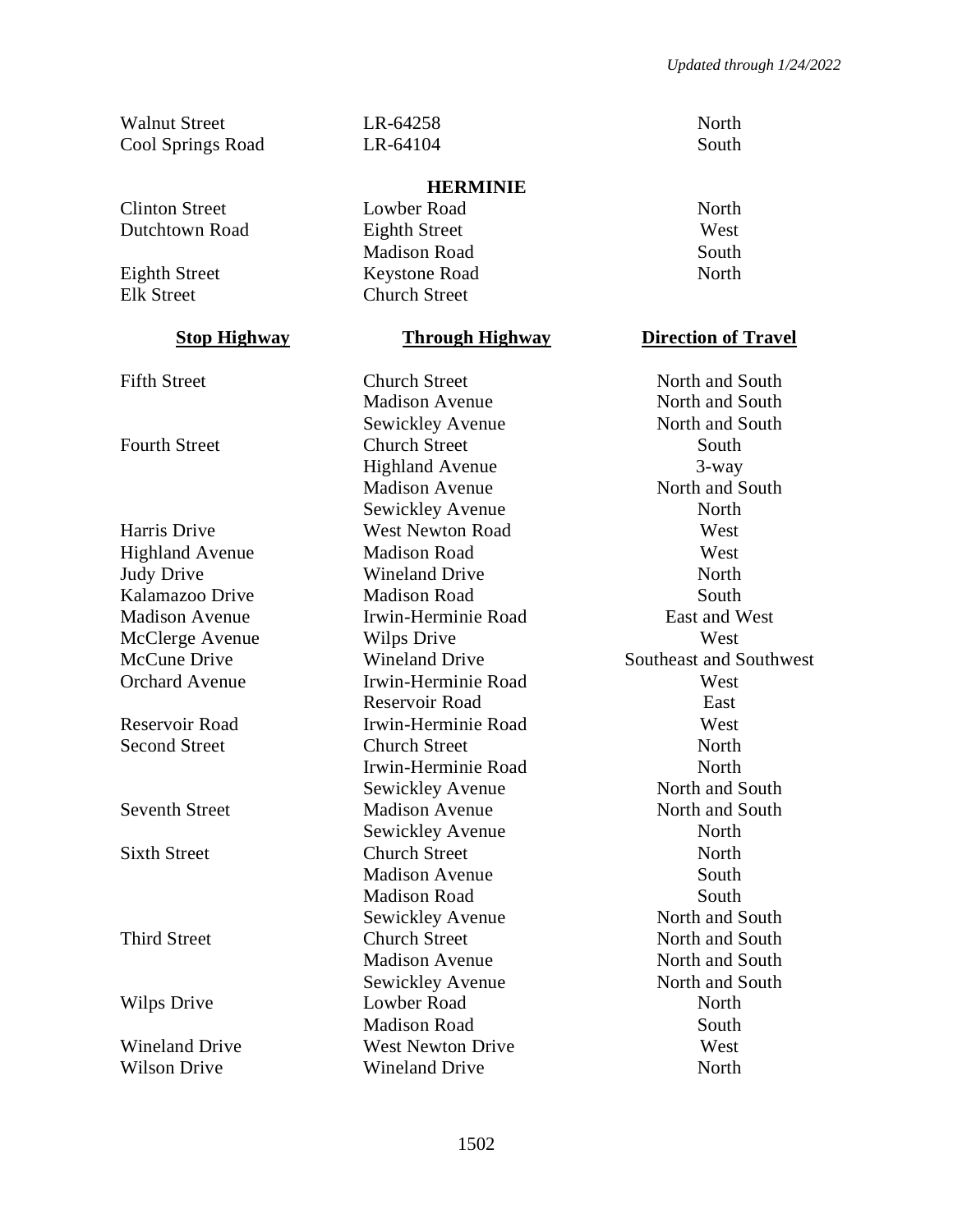Fourth Street Kangaroo Hill Road East

#### **HUTCHINSON**

Cameron Avenue Center Avenue North Center Avenue West Newton Road Northeast First Street Center Avenue Southeast Westmoreland Avenue Northeast Fourth Street Center Avenue Southeast Hutchinson Road Center Avenue Northeast and west West Newton Road Northeast Second Street Center Avenue Southeast

Seventh Street Westmoreland Avenue Southeast Sixth Street Westmoreland Avenue Southwest Third Street Center Avenue Southeast Westmoreland Fifth Street Southwest Fourth Street Northeast Second Street Northeast Third Street Northeast

#### **KEYSTONE**

Balentine Road West Newton Road West Clopper Street Keystone Road South Evanstown Road Keystone Road Northwest Morris Road Madison Road North North LR-118 South Ogg's Lane Mars Hill Road Southeast Sewickley Street Wendel Road West T-532 Mars Hill Road East

#### **LIMERICK HILL**

Center Street Limerick Road East Limerick Road West Limerick Road South High Street Center Street 4-way **Station Street Example 2.1 Limerick Road West West** TR-641 Wendel Road East

## **LOWBER**

Kangaroo Hill Road LR-64226 Northwest McGrews Hill Road LR-64226 East Mills Street **LR-64104** CHE-64104 Northwest Speer Street LR-64104 West Steadman Avenue LR-64104 Southeast LR-64104 Southwest

## **Stop Highway Through Highway Direction of Travel**

- -
-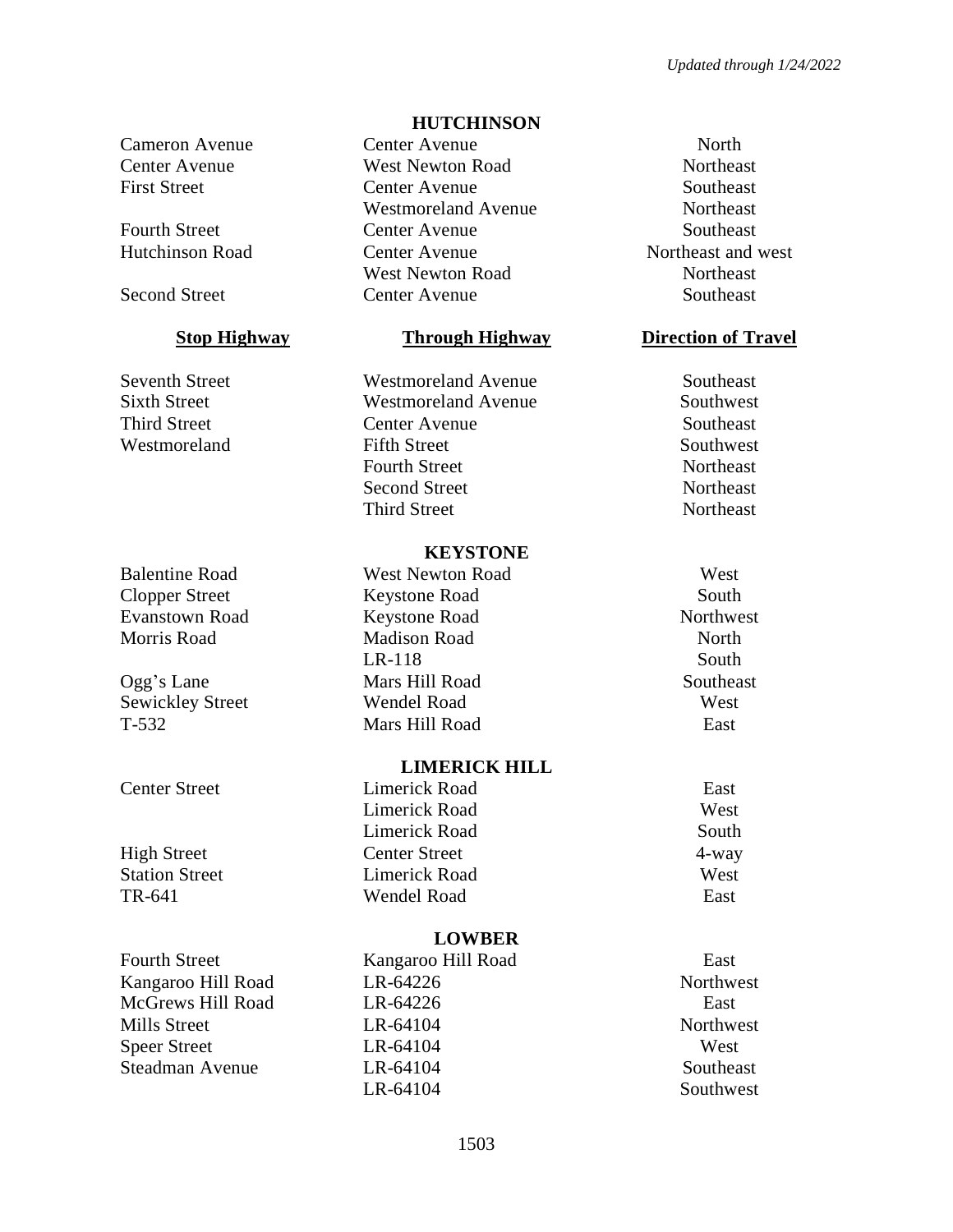White Street **LR-64104** CHE-64104 Northwest

## **RILLTON**

| <b>Fulton Street</b>  | <b>First Street</b> | $3$ -way |
|-----------------------|---------------------|----------|
|                       | Guffey-Rillton Road | South    |
| General Braddock Road | Irwin-Herminie Road | West     |
| Guffey-Rillton Road   | Mars Hill Road      | West     |
|                       |                     |          |

Cool Springs Road LR-64226 North

Scott Haven Road **LR-64226** South

Cherry Street Curry Road South Chopp Lane Chopp Street Northeast

Van Kirk Road LR-64226 East

McGrogan Road Waltz Mill Road West New Block Drive LR-64180 South Whyel Road LR-118 North

Yukon Reservoir Road Waltz Mill Road East

Maple Street First Street First Street South Second Street North and South Pine Street First Street First Street South and East Second Street 3-way Oak Street First Street South and east Guffey-Rillton Road South Second Street North and South White Street **First Street** Present Communications and North North North North North North North 1997 Guffey-Rillton Road South

#### **SCOTT HAVEN**

LR-64226 South

## **SUTERSVILLE**

Curry Road South Chopp Street Curry Road South

#### **WHYEL**

Yukon Road East Yukon Road West

## **GENERAL**

Ogg's Lane Mars Hill Road East Pinewood Road Mars Hill Road Southeast

## **Stop Highway Through Highway Direction of Travel**

LR-64226 North and South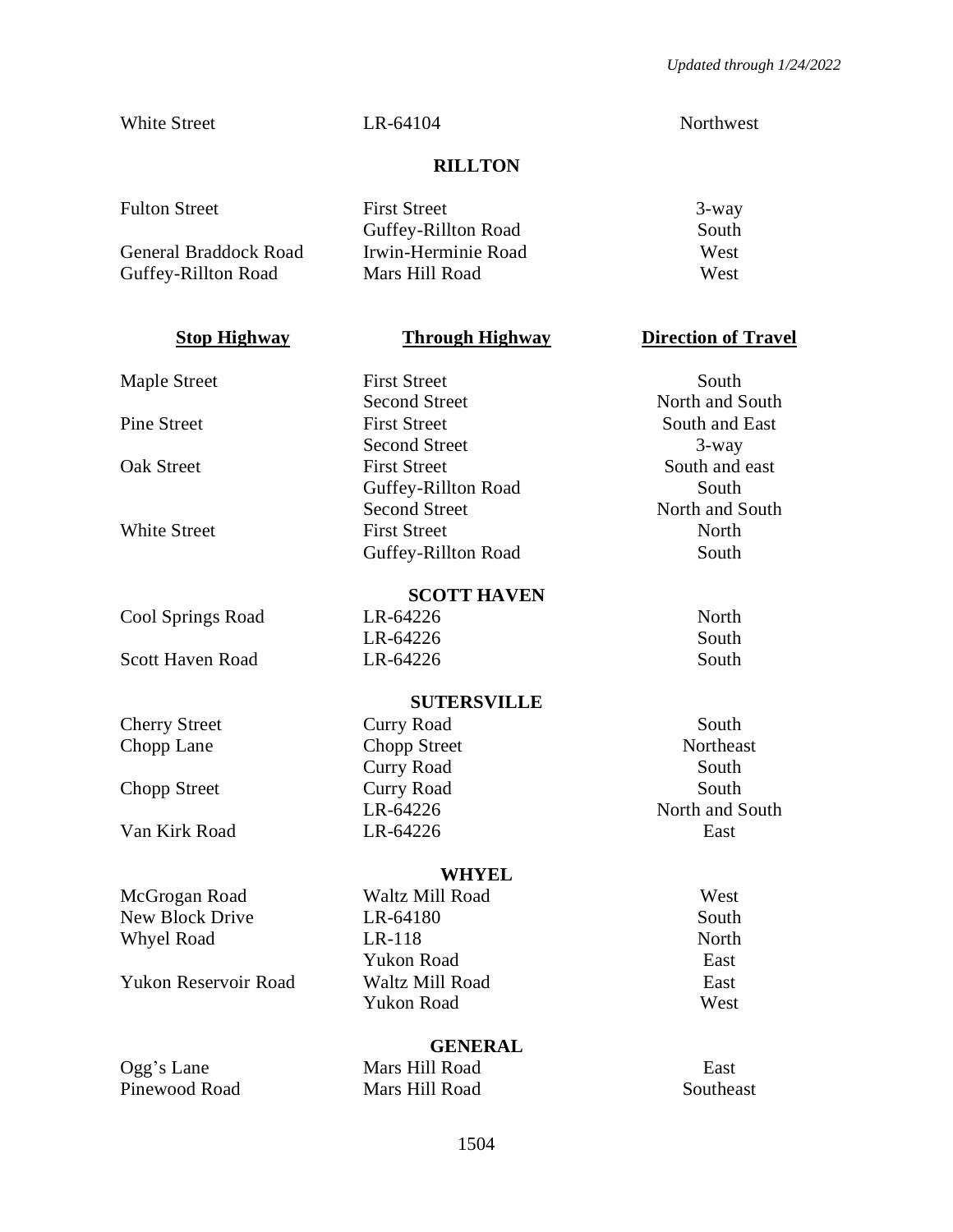Slaughter hollow Road Lowber Road South

Sulphur Springs Road Pinewood Road Northeast<br>T-532 Mars Hill Road Northwest

Mars Hill Road Northwest Mars Hill Road Northwest Mars Hill Road Northeast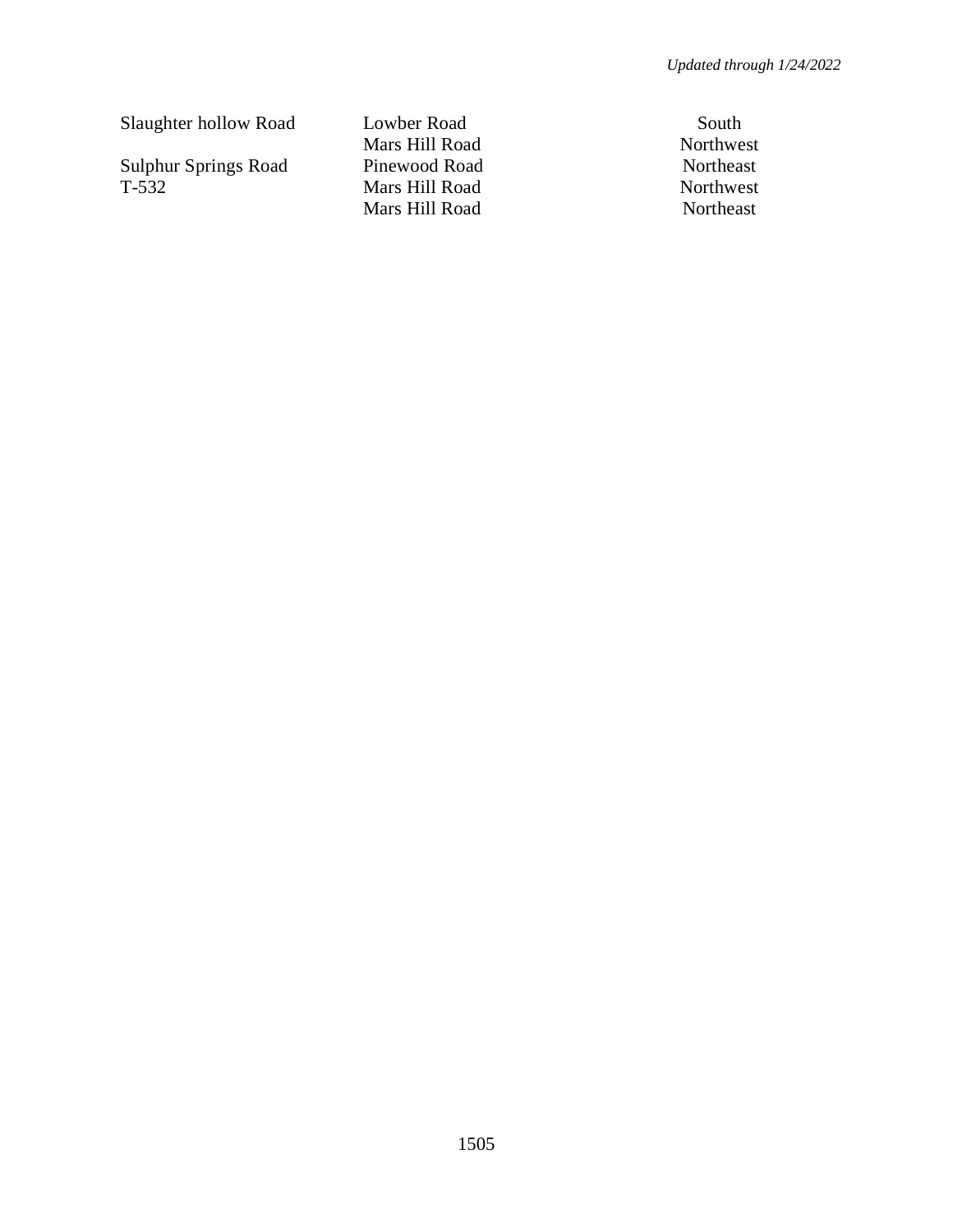B. Any driver of a vehicle who shall fail to come to a full stop, within a reasonable distance, before entering any stop intersection, as hereinabove required, shall, upon conviction thereof, be sentenced to pay a fine of twenty-five dollars (\$25.00) together with costs of prosecution, or to undergo imprisonment for not more than one (1) day for each ten dollars (\$10.00) of the unpaid balance of fine and costs.

## **§102. Weight Limits Established; Permit Required to Exceed.**

A. The following load limits are hereby established in the Township of Sewickley: *(Amended by Ordinance No. 2013-3, adopted 4/4/13, and Ordinance No. 2013-5, adopted 5/15/13)*

| <b>Highway</b>                   | <u>From</u>                                                                           | <b>Maximum Load Limit</b> |
|----------------------------------|---------------------------------------------------------------------------------------|---------------------------|
| Whyel Road (T-527)               | 0.86 miles from State Route<br>0136 to State Route 3012,<br><b>Yukon Road</b>         | 10 tons                   |
| Apples Mill Road (T-321)         | 2.17 miles from Bridge over<br>Sewickley Creek to SR 3057,<br><b>West Newton Road</b> | 10 tons                   |
| Brunazzi Road (T-342)            | 1.55 miles from T-318 Shaner<br>Road to T-348 McGrew's<br>Hill Road                   | 10 tons                   |
| Taylor Road (T-400)              | 1.12 miles from SR 3057,<br>West Newton Road to T-321,<br>Apples Mill Road            | 10 tons                   |
| Volk Road (T-623)                | 1.02 miles from CSX tracks<br>to SR 3047 Shaner Road                                  | 10 tons                   |
| Sulphur Springs Road (T-<br>632) | $0.65$ miles from T-414<br>Pinewood to SR 3047 Shaner<br>Road                         | 10 tons                   |
| Shaner Road (T-318)              | 1.26 miles from T-623, Volk<br>Road to SR 3045, Sutersville<br>Road/Mars Hill Road    | 3 tons                    |
| Rodebaugh Road (T-631)           | 0.8 miles from T-362<br>Freeman Road to T-318<br><b>Shaner Road</b>                   | 10 tons                   |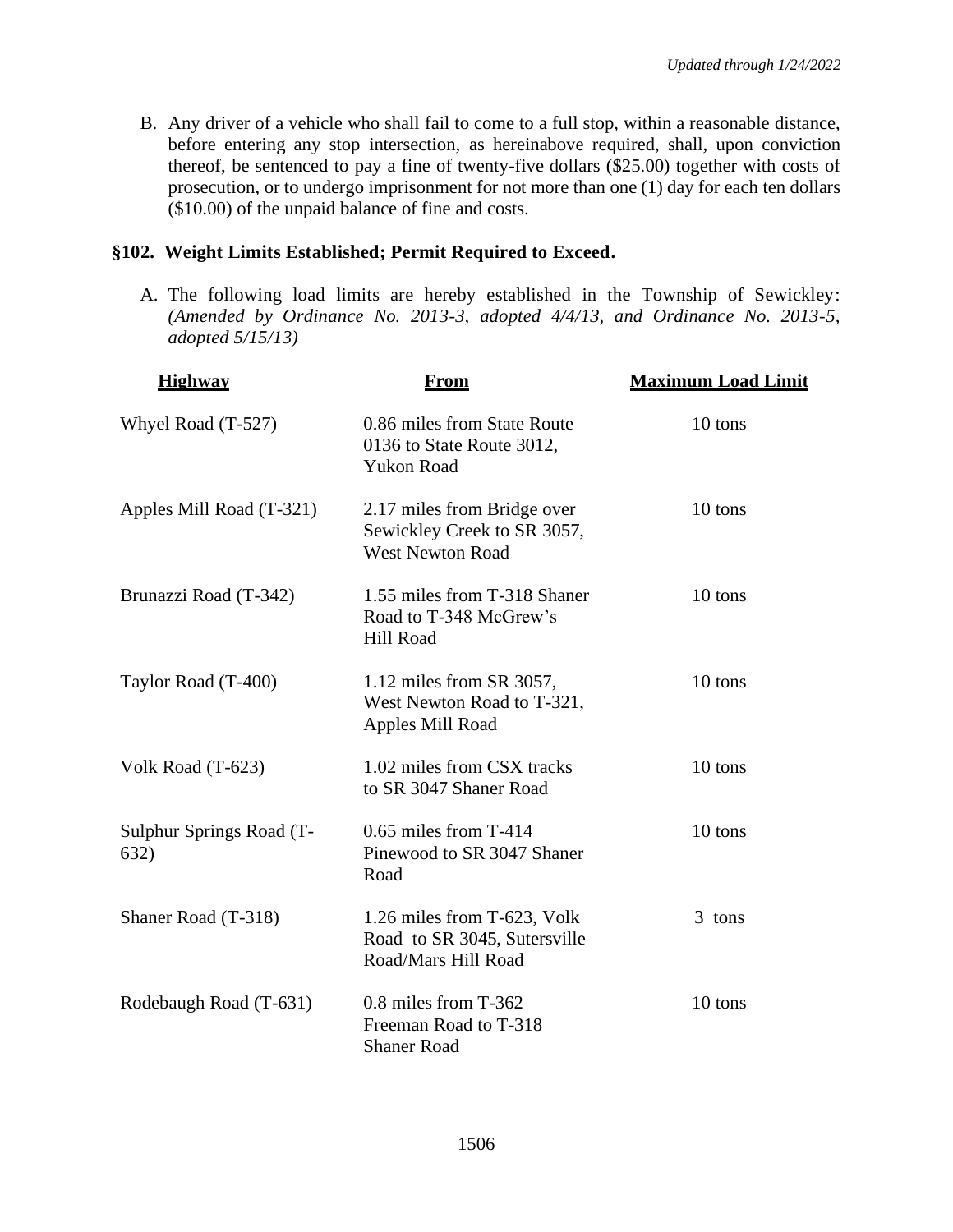| <b>Highway</b>                            | <b>From</b>                                                                      | <b>Maximum Load Limit</b> |
|-------------------------------------------|----------------------------------------------------------------------------------|---------------------------|
| Pierce Road (T-530)                       | 1.4 miles from T-527, Whyel<br>Road to State Route 3012,<br>Wyano Bells Road     | 10 tons                   |
| Freeman Road (T-362)                      | 0.9 miles from SR 3047<br>Shaner Road to T-631<br>Rodebaugh Road                 | 10 tons                   |
| Shuglie Hill Road (T-361)                 | $0.5$ miles from T-362,<br>Rodebaugh Road to T-623,<br>Volk Road                 | 10 tons                   |
| Balentine Road (T-435)                    | 0.43 miles from State Route<br>3057 to T-323, Beacon Road                        | 10 tons                   |
| Chop Street $(T-315)$                     | 0.29 miles from T-513, Curry<br>Road, to State Route 3045                        | 10 tons                   |
| Kunkle Road (T-531)                       | $0.43$ miles from T-318,<br><b>Shaner Road, to State Route</b><br>3045           | 10 tons                   |
| Curry Road $(T-513)$                      | 1.09 miles from T-344,<br>Coolspring Road, to<br>Sutersville Borough<br>Boundary | 10 tons                   |
| Beacon Road (T-323)                       | 1.6 miles from State Route<br>0136 to State Route 3016                           | 10 tons                   |
| McGrogan Road (T-921)                     | Intersection with Tomajko<br>Road to its intersection with<br>Waltz Mill Road    | 10 tons                   |
| <b>Waltz Mill Flats Road</b><br>$(T-565)$ | Entire Length                                                                    | 10 tons                   |
| Tomajko Road (T-529)                      | Entire Length                                                                    | $10$ tons $\,$            |

- B. Definitions. The following words and terms; when used herein this Ordinance, shall have the following meanings unless the context clearly indicates otherwise;
	- 1. Excess maintenance Maintenance or restoration or both of a posted highway in excess of normal maintenance, caused by use of over-posted-weight vehicles.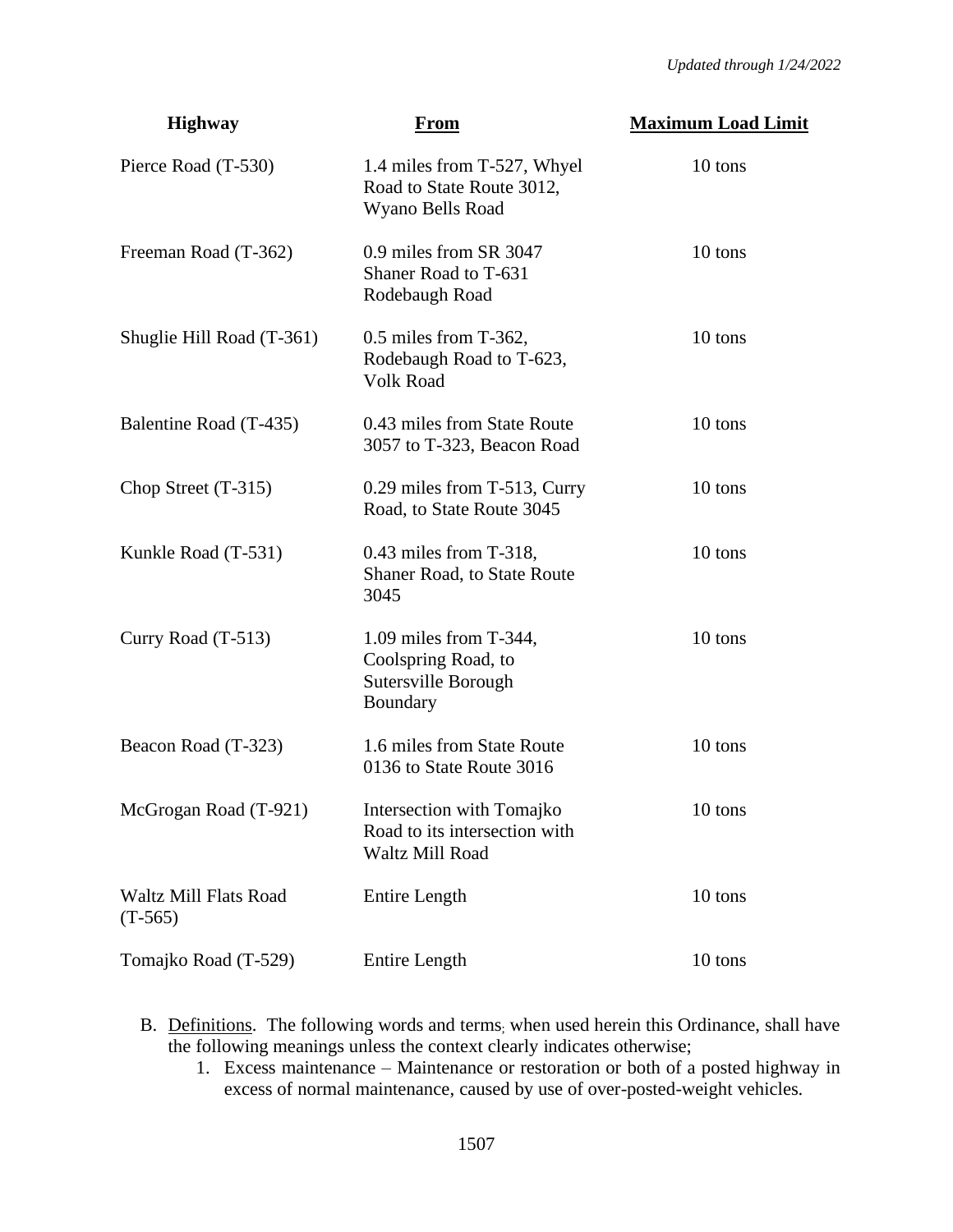- 2. Local traffic The following shall be regarded as local traffic for the purposes of Section C below:
	- a. emergency vehicles;
	- b. school buses;
	- c. vehicles and combinations of governmental agencies and utilities or their contractors engaged in construction or maintenance on a posted highway or in a location which can be reached only via a posted highway; and
	- d. vehicles and combinations going to or coming from a residence, commercial establishment, or farm located on a posted highway or which can be reached only via a posted highway.
- 3. Normal maintenance The usual and typical activities necessary to maintain the roadway, shoulders, and drainage facilities in the state of repair existing at the date of the inspection prescribed herein.
- 4. Over-posted-weight vehicle A vehicle or combination having a gross weight in excess of a posted weight limit.
- 5. Highway The cartway, berm, drainage facilities, and right-of-way of any public street, avenue, road, or alley, together with bridges or other drainage structures of the same within the Township of Sewickley.
- 6. Posted highway A highway having a posted weight limit.
- 7. Posted weight limit A restricted weight limit posted on a highway under authority of Section 4902 of the Vehicle Code (75 Pa. C.S. Section 4902).
- 8. Posting authority The Township of Sewickley.
- 9. Posted bridge A bridge having a posted weight limit. However, if a bridge is part of a street, road, or portion thereof which is designated as having a posted weight limit, then such weight limit shall likewise apply to said bridge.
- 10. Person Any natural person, partnership, association, firm, corporation, or other legal entity.

## C. Local Traffic.

- 1. Over-posted-weight local traffic may exceed posted weight limits if the posting authority determines that an over--posted-weight vehicle or vehicles being driven to or from a particular destination or destinations will not likely cause damage to the highway or bridge.
- 2. If the posting authority determines that one or more over-posted-weight vehicles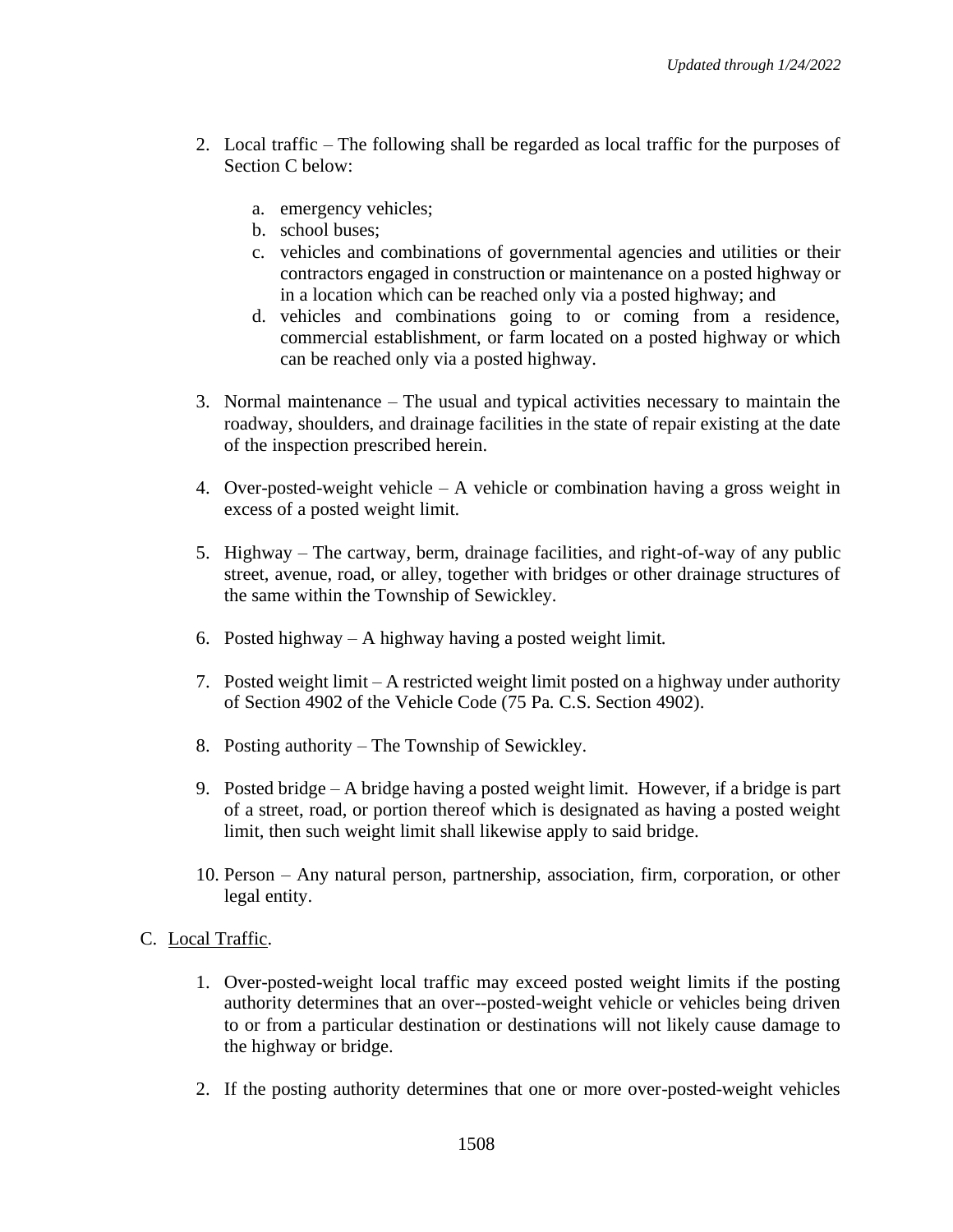which are also considered as local traffic vehicles are likely to damage the posted highway and/or posted bridge, the posting authority will so notify the registrants of the over-posted-weight vehicle or the owners of the destination or destinations or both of such over-posted-weight vehicles and shall also notify the state police. After two business days following delivery of the notice or after five (5) days following mailing of the notice by regular mail, such over-posted-weight vehicles shall not exceed the posted weight limits, except in accordance with the provisions hereof.

- 3. With the exception of emergency vehicles and school buses, which shall require no further documentation, the following types of documents shall constitute evidence that a vehicle is engaged in local traffic:
	- a. A bill of lading, shipping order, or similar document which shows a destination on the posted highway.
	- b. Certification, in writing, by the operator, owner, or proper official of any entity engaged in such trafficking which describes and affirms the local traffic nature of the activity in which the vehicle is engaged and which is dated on or prior to the date of the over-posted-weight activity.
- D. Permit Required. No over-posted-weight vehicle, except local traffic authorized under Section III of this Ordinance, shall be driven, operated, parked, located, or situated on a posted highway or bridge unless the posting authority has issued a permit for the vehicle or vehicles in accordance with this Section. The application for any permit shall be made in writing to the Township Secretary on a form prescribed by the Township, and the person submitting such application shall specifically describe the vehicle or vehicles and the load to be driven, operated, parked or transported, together with the particular highway for which a permit to operate is requested and whether such permit is requested for a single trip or for more than a single trip. Each permit issued under this Ordinance shall be issued for a period of sixty (60) days unless otherwise provided at the time of issuance of the permit, and said permit shall be valid only so long as the permittee complies with all of the terms and conditions of this Ordinance and of the permit. In the event of a violation of the permit or terms and conditions of this Ordinance, said permit shall be, by said action, revoked and said person shall not be permitted to continue any activities on a posted highway without first -having obtained a new permits
- E. Types of Permits. Permits to be issued under this Ordinance shall include the following:
	- 1. A Type 1 Permit may be issued for a single over-posted-weight vehicle on a single posted highway or portion thereof. Said permit must be carried and shall be valid only when located in the over-posted-weight vehicle.
	- 2. A Type 2 permit may be issued for a number of over-posted-weight vehicles being driven, operated, parked, maintained, or located on a particular posted highway or portion thereof if said vehicles all operate between common destinations. A Type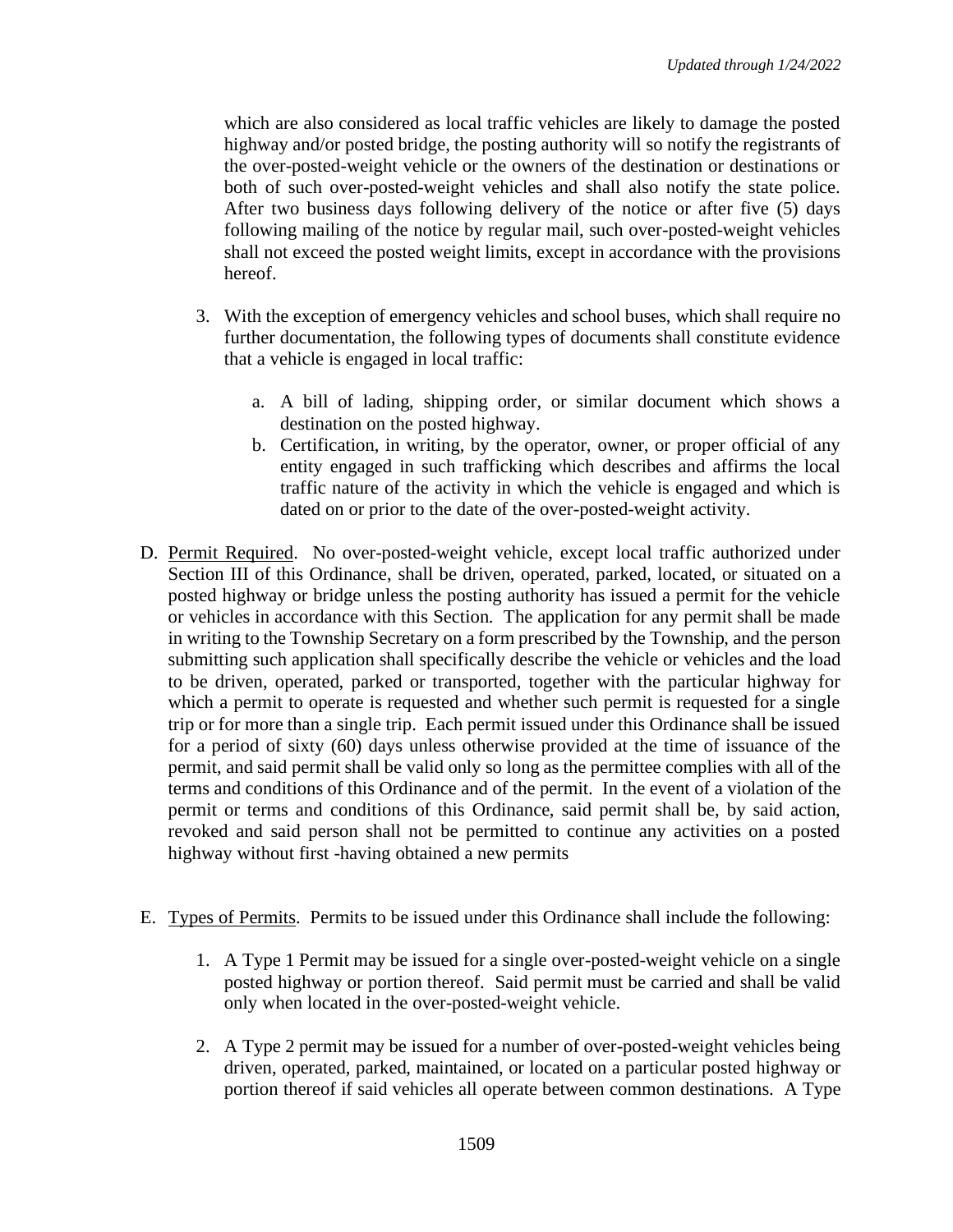2 permit shall be issued only upon request of an applicant and after the posting authority determines that not feasible to issue a Type 1 Permit for each vehicle involved in the activity.

- 3. A Type 3 permit shall be issued to permit an over-posted-weight vehicle to operate on more than one posted highway or portion thereof within the Township. Said Type 3 permit shall be carried and shall only be valid if located within the overposted-weight vehicle. A Type 3 permit shall be issued only if the posting authority determines the damage to the posted highway covered by the permit will be minimal because of the limited number of moves by the over-posted-weight vehicle and short-term use of the highways anticipated by the permittee.
- F. Excess Maintenance Agreement. The issuance of a permit to exceed a posted weight limit or limits shall be conditioned upon the prior execution of a written agreement between the Township and the permittee, whereby the permittee shall accept responsibility, both financial and otherwise, for excess maintenance of the posted highway or portion thereof to be used by the permittee.
- G. Security. Except as provided in Subsection (d) of this Section, the permittee shall be required to provide security in favor of the posting authority to assure compliance with the Excess Maintenance Agreement.
	- 1. Amount of Security. The security shall be in such amount to be determined as follows:
		- a. Type 1 and 2 permits. Type 1 and 2 shall include:
			- i. \$6,000.00 per linear mile for unpaved highways to be maintained at a level consistent with the type of highway.
			- ii. \$12,500 per linear mile for paved highways to be maintained at a level consistent with the type of highway.
			- iii. \$50,000 per linear mile for any highway which the posting authority allows to be maintained below a level consistent with the type of highway.
		- b. Type 3 permits \$10,000.
		- c. The above bonding requirements shall be in the amount as determined from time to time by the Pennsylvania Department of Transportation and as the same is published in a revised schedule of bonding amounts issued by said Department. The Township hereby incorporates herein, by reference thereto, said schedules of amounts as from time to time determined by the Pennsylvania Department of Transportation,
	- 2. Form of security. The security may be in the form of a performance bond with surety by a company authorized to do business in the Commonwealth; or, at the option of the permittee, in the form of a certified or cashier's check, bank account,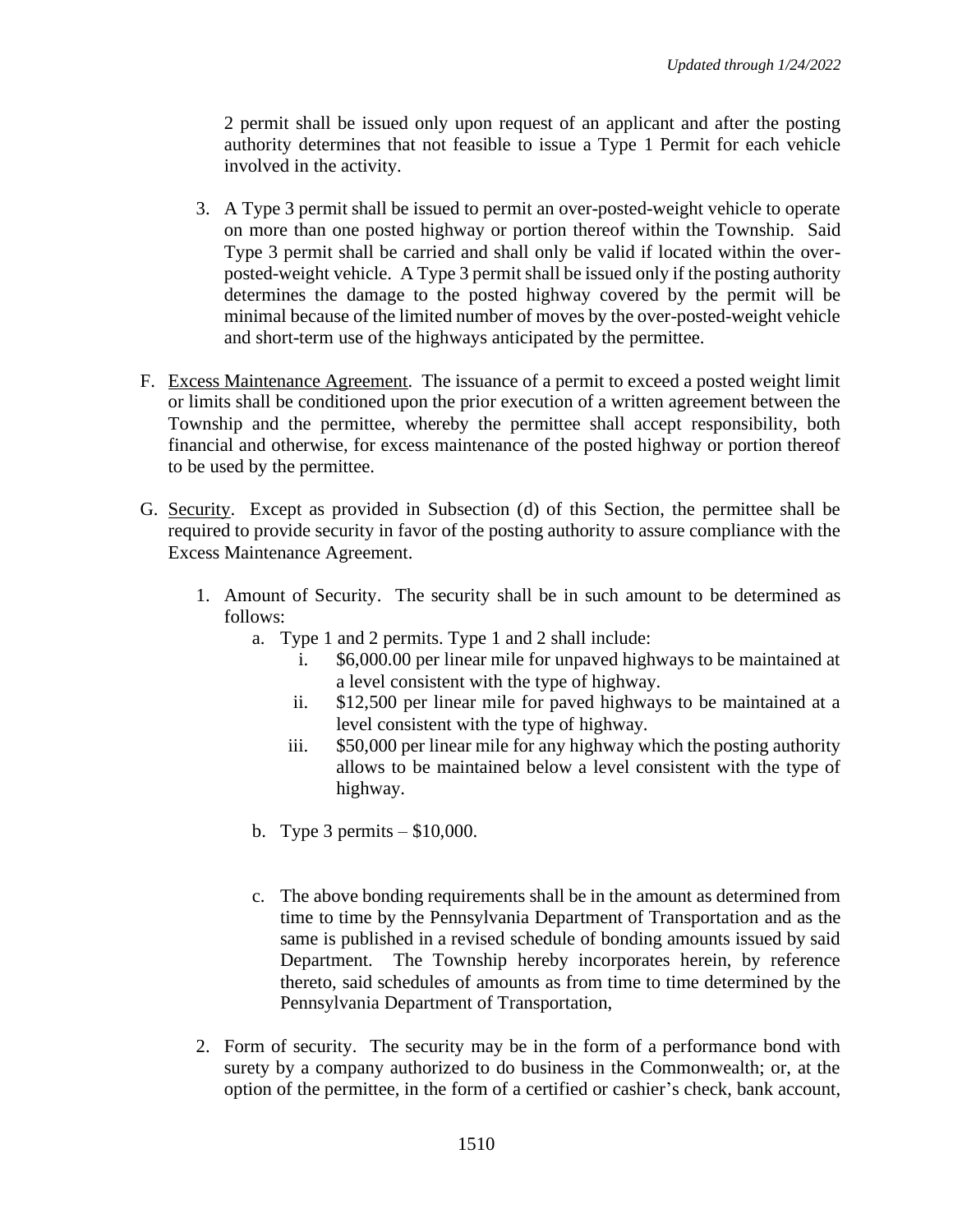or irrevocable letter of credit in favor of the posting authority; or in some other form of security acceptable to the posting authority.

- 3. Additional security. When the amount of damage in excess of normal maintenance to a posted highway is estimated by the posting authority to constitute 75 percent or more of the amount of the security, the posting authority may require the highway to be maintained or reconstructed within 30 days unless the permittee agrees to provide such additional security as the posting authority shall determine.
- 4. Self-bonding. The posting authority may authorize self-bonding if it determines, on the basis of the financial ability of the permittee, that it is unlikely that the posting authority will be unable to collect a judgment rendered against the permittee for failure to comply with the maintenance agreement.
	- a. The posting authority shall require corporate officers, stockholders, and their spouses to execute a self-bond if the posting authority, in its sole judgment, determines the financial ability of the permittee corporation is insufficient in itself to justify self-bonding.
	- b. The posting authority shall require the permittee to execute liens on real or personal property or both as a condition for authorizing self-bonding.
	- c. The posting authority reserves the right to change, alter, increase, or decrease the above self-bonding requirements as it deems in the best interests of the Township.
- 5. Multiple permittees. Multiple permittees shall conform with the following:
	- a. Agreement to share excess maintenance responsibility. If two or more persons wish to obtain Type 1 or Type 2 permits to operate over-postedweight vehicles on the same posted highway or portion thereof, they may agree among themselves as to their relative responsibility for the cost of excess maintenance; and the posting authority will enter into agreements and accept security on the basis of the agreed shares.
	- b. Determination by posting authority. If multiple applicants for Type I or Type 2 permits cannot agree on their relative responsibility, the posting authority will determine their relative shares, and will enter into agreements with, and accept security from, any person agreeing to such determination.
	- c. Subsequent permit applicants. Paragraphs (1) and (2) of this subsection shall apply even if one or more persons have already entered into a Type I or Type 2 permit agreement and posted security when another person expresses the desire to obtain a Type 1 or Type 2 permit to operate over-posted-weight vehicles on the same posted highway.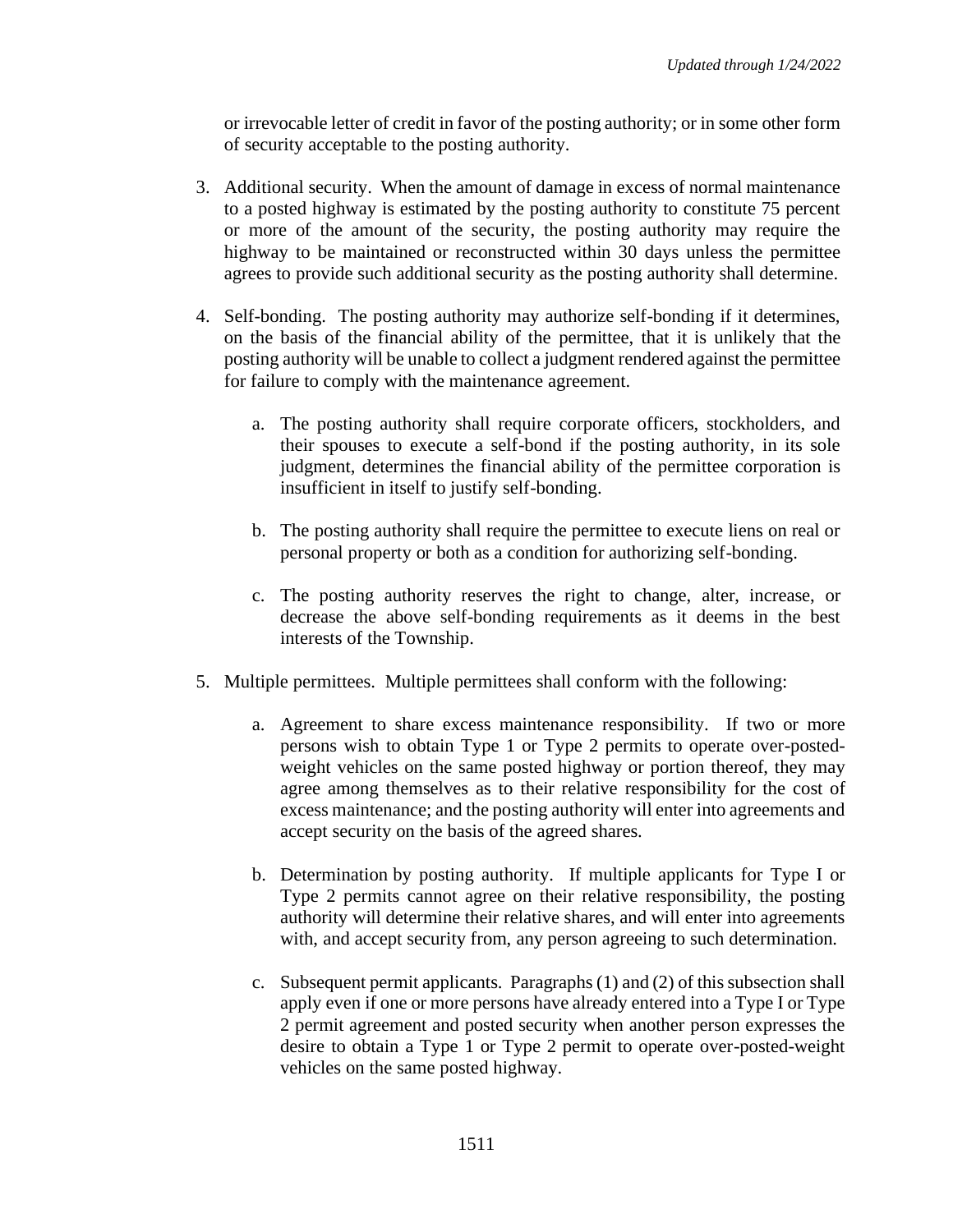- 6. Determination of highway condition. Determination of highway condition shall consist of the following;
	- a. Inspection. Representatives of the posting authority and of the permittee or permittees will make an onsite inspection of the posted highway immediately before issuance of each permit in order to determine its condition.
	- b. Re-inspection. The posted highway will be re-inspected:
		- i. upon issuance of any new permit;
		- ii. from time to time as the posting authority determines repairs may be required; and
		- iii. upon termination of any permit, in order to determine the amount of damage for which the permittee or permittees are responsible.
	- c. Type 3 permits. Before and after using a Type 3 permit on any posted highway specified in the permit, the representatives of the permittee and the posting authority will make an onsite inspection to determine the relative condition of the highway before and after the use and to assess any excess maintenance caused by the permittee.
	- d. Notification of inspections and re-inspections. All Type l and Type 2 permittees on a posted highway or portion thereof will be notified of all inspections and re-inspections on the highway or portion and may participate in the inspections and re-inspections.
	- e. Inspection costs. The inspection costs of the posting authority shall be paid by the permittee or permittees. The estimated costs of such inspections shall be paid in advance at the time of issuance of a permit.
	- f. Administrative fee. The posting authority will charge a \$15 administrative fee for issuance of each permit, in addition to the inspection and security set forth above.
- H. Penalties. Any person operating a vehicle or combination upon a highway or bridge with a gross weight in excess of the posted weight shall, upon conviction, be sentenced to pay a fine of \$150.00 plus \$150.00 for each 500 pounds, or part thereof, in excess of 3,000 pounds over the maximum allowable weight.
- I. Liability. Any person operating any vehicle, object, or contrivance upon any highway of the Township of Sewickley shall be liable for all the damage which said vehicle, object, or contrivance causes to said highway as a result of the driving, operation, location, parking or maintenance of such vehicle, object, or contrivance upon said highway in excess of the maximum weight provided by this Ordinance or by law, even though the same may be authorized by a permit issued under this Ordinance.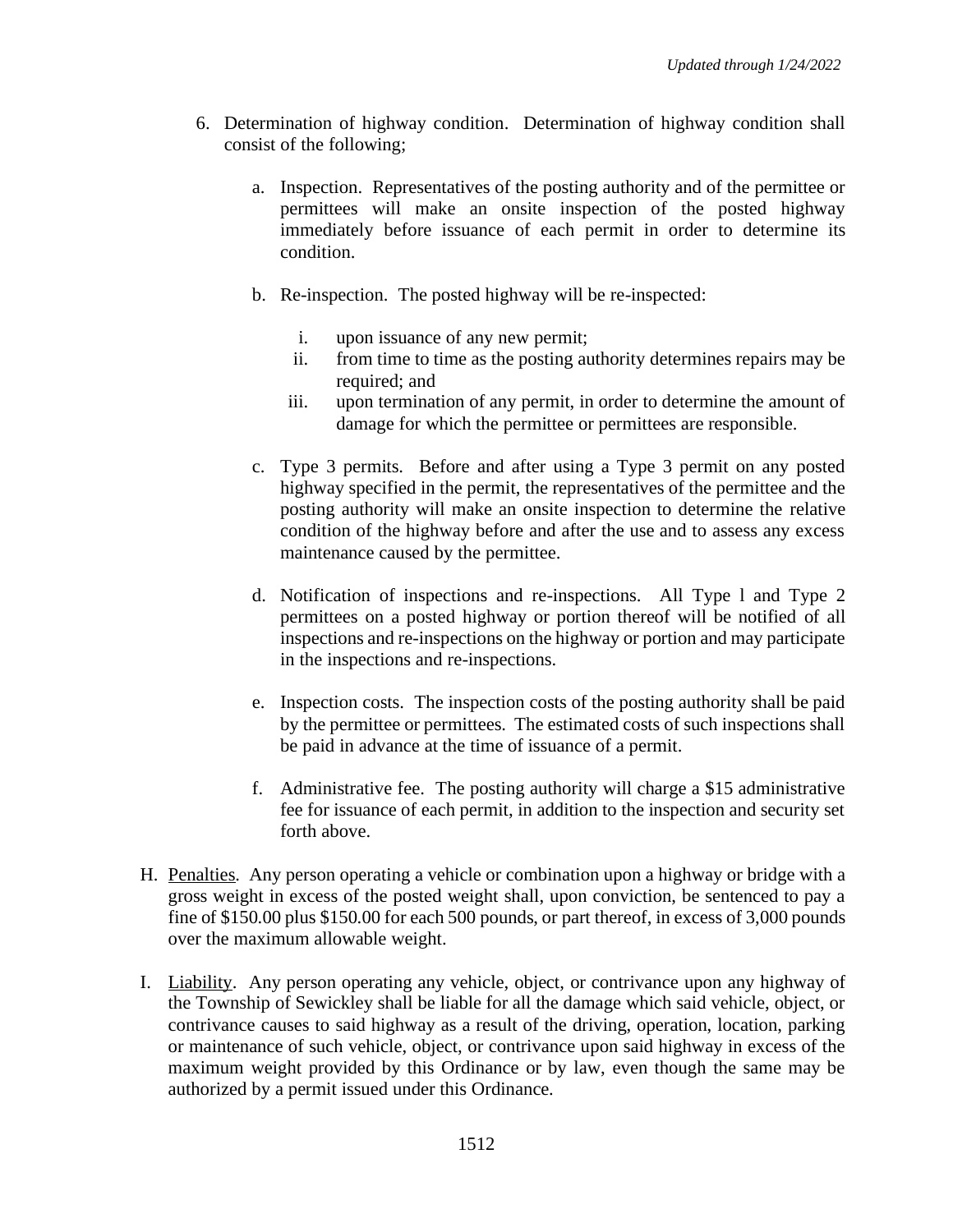## **Part 2 Parking Regulations**

## **201. Definitions.**

The following words and phrases shall have the meaning herein ascribed to them when hereafter used in this Part 2 unless another meaning is clearly evident:

- A. "PARKING" shall mean the halting of a vehicle, whether occupied or not, except momentarily, for the purpose of, and while actually engaged in loading or unloading of property or passengers.
- B. "VEHICLE" shall mean every device in, upon or by which any person or property is, or may be transported or drawn upon a highway, except devices used exclusively upon rails or tracts.

C. "BOAT" Every description of watercraft constructed or sold for the primary purpose of being used as a means of transportation on the water. The term does not include:

- (1) Surfboards and other similar nonpowered contrivances used primarily as swimming aids.
- (2) Commercial craft subject to Federal manning and inspection requirements.

D. "COMMERCIAL VEHICLE**"** School or private bus, commercial tractor, agricultural tractor, truck of more than one ton capacity, hauling trailer, semi-trailer, pole trailer, box van or moving van.

E. "RECREATIONAL VEHICLE" A vehicle which is either self-propelled or towed by a consumer-owned tow vehicle and designed to provide temporary living quarters for recreational, camping or travel use that complies with all applicable Federal vehicle regulations. Including, but not limited to:

1) Motor home, 2) Travel trailer, 3) Fifth wheel travel trailer, 4) Folding camping trailer, 5) Truck camper, and 6) Park model RV.

F. "TRAILER" A vehicle designed to be towed by a motor vehicle.

## **202. Parking Prohibited at All Times in Certain Locations.**

Parking shall be prohibited at all times in the following locations:

| <b>Highway</b>       | Side | <b>Between</b>                                                                                                                                                                               |
|----------------------|------|----------------------------------------------------------------------------------------------------------------------------------------------------------------------------------------------|
| State Route 3057     | West | Adjacent to the Athletic Fields of Sewickley<br>Township beginning at a point at the intersection of<br>State Route 3016 and State Route 3057 for a<br>distance of approximately 1,300 feet. |
| <b>Fourth Street</b> | West | Madison Avenue to SR 3018 (also known as                                                                                                                                                     |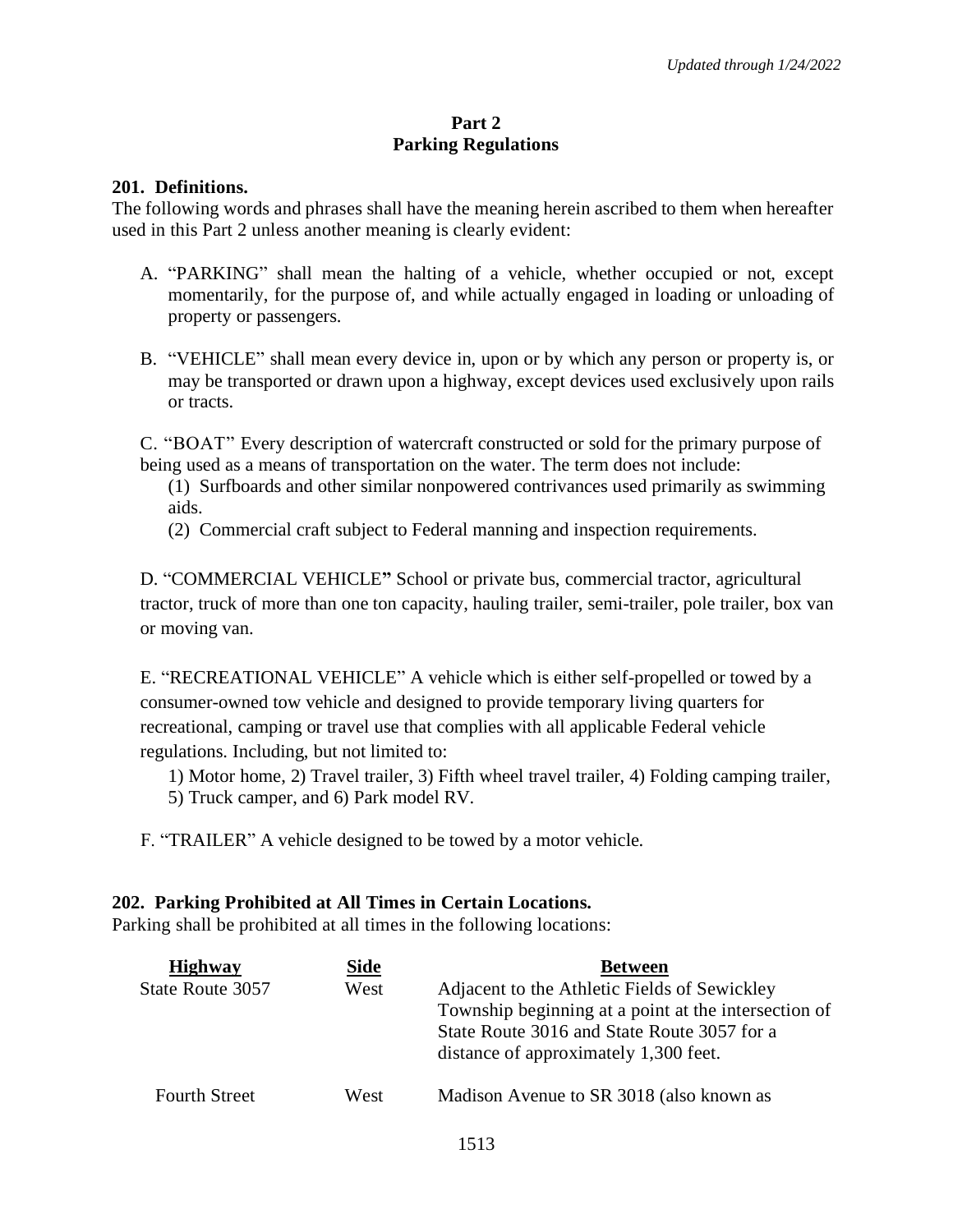|                                                                                                |                    | Sewickley Avenue) in the Village of Herminie.                                                                                                                                           |
|------------------------------------------------------------------------------------------------|--------------------|-----------------------------------------------------------------------------------------------------------------------------------------------------------------------------------------|
| Second Street                                                                                  | <b>Both</b>        | Madison Avenue in a Northerly direction to an alley<br>located between and parallel with LR 3018 (also<br>known as Sewickley Avenue) and Madison Avenue<br>in the Village of Sewickley. |
| Alley, which is<br>parallel to and<br>between Sewickley<br><b>Avenue and Madison</b><br>Avenue | North and<br>South | In the Village of Herminie, for the block area<br>between Third Street and Fourth Street.                                                                                               |
| Reed Lane                                                                                      | <b>Both</b>        | From intersection with SR 3016 in a southeasterly<br>direction to its terminus.                                                                                                         |
| Sewickley Avenue<br>(Main Street)                                                              | South              | From a point midway on the front of 614 Sewickley<br>Avenue in an easterly direction to the intersection of<br>LR 3018 and Eighth Street in the Village of<br>Herminie.                 |

Any person violating any of the provisions of this Section shall, upon summary conviction before a magistrate, be sentenced to pay a fine of not more than twenty-five dollars (\$25.00) plus all costs.

## **203. Parking Time Limited in Certain Locations and Certain Days and Hours.**

No person shall park a vehicle, or allow it to remain parked, for longer than the time indicated in any of the following locations, at any time on the days and between the hours indicated:

| <b>Highway</b>                       | <b>Side</b> | <b>Between</b>                                                                                   | <b>Days</b>        | <b>Hours</b>            | Limit    |
|--------------------------------------|-------------|--------------------------------------------------------------------------------------------------|--------------------|-------------------------|----------|
| Sewickley<br>Avenue<br>(Main Street) | South       | Pike Street and a<br>point midway on<br>the property at 614<br>Sewickley Avenue<br>(Main Street) | 7 days per<br>week | $8:00 AM$ to<br>8:00 PM | 2 hours  |
| Township Owned<br>Property/Lots      | All         | N/A                                                                                              | All                | All                     | 24 Hours |

## **204. Handicapped Parking.**

Parking is prohibited on township streets and public or private property in areas reserved and posted as restricted for use for handicapped parking, except for persons parking vehicles lawfully bearing a handicapped or severely disabled veteran registration plate or placard when such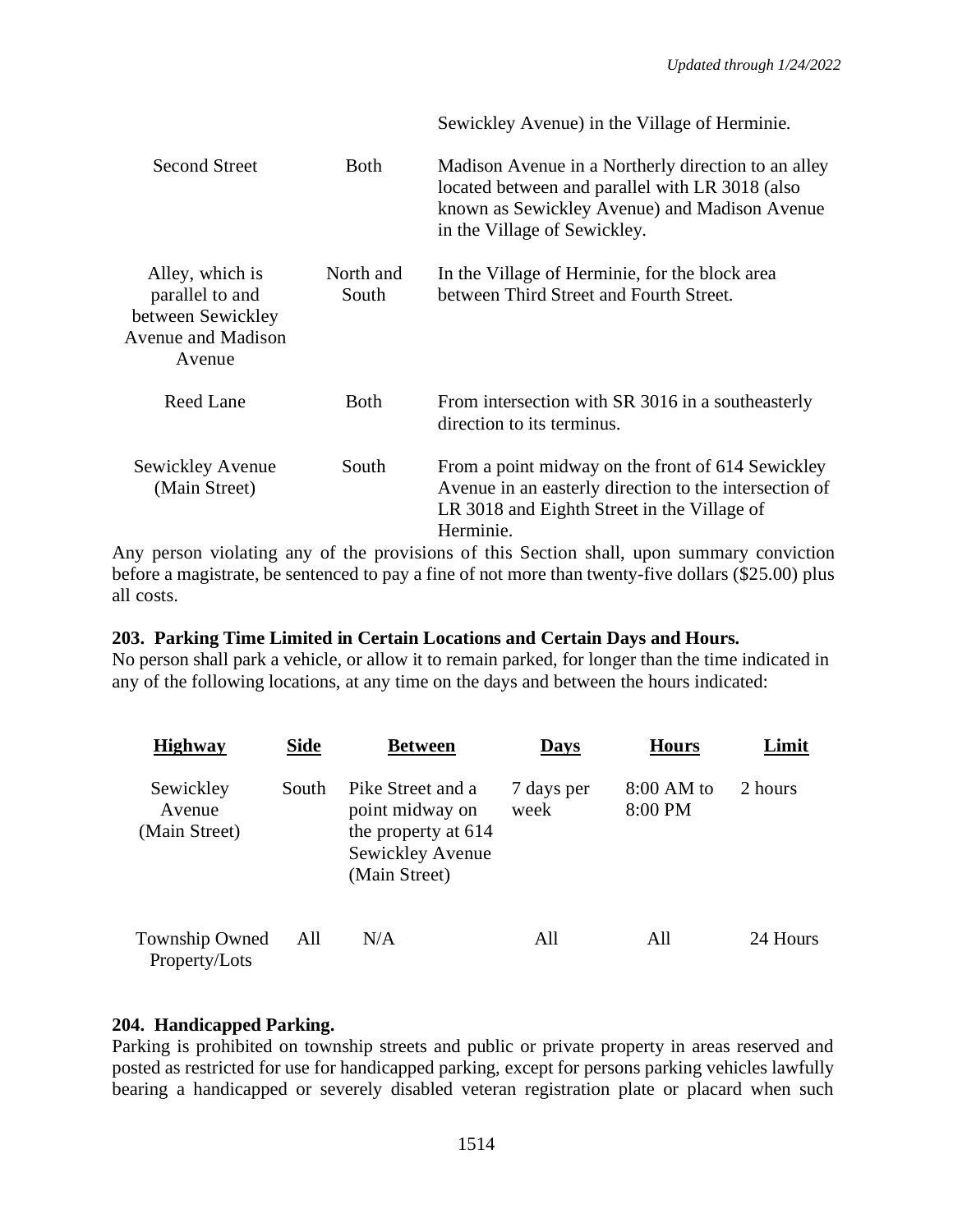vehicles are being operated by or for the transportation of' a handicapped person or severely disabled veteran. Residents may request the designation of an area restricted for use for handicapped parking on a township street by application to the Board of Supervisors with proof of a handicapped or severely disabled veteran registration plate or placard. The Board of Supervisors shall, at the cost of the applicant property owner, designate such area as restricted for use by a handicapped person or severely disabled veteran through street markings and the erection of a sign in accordance with existing state regulations.

**205. No Parking During Snowstorm.** *(Amended by Ordinance No. 2014-1, adopted 2/19/14)* Within one hour after the commencement of each fall of snow in the Township of Sewickley, it shall be the duty of the owner, lessee or operator of any vehicle parked upon any street, roadway, highway, cul-de-sac or turn-around in the Township to remove or locate such vehicle so as not to interfere with the necessary efforts of the Township to clear snow and maintain all roadways safe for passage. In the event a vehicle remains parked in a location interfering with plowing and road maintenance, the owner, lessee or operator thereof shall be notified by the placement of a Warning Notification on the vehicle. If that vehicle is not moved as herein provided within twelve (12) hours from notification, the employees and/or authorized agents of the Township shall have the right to remove such vehicle by towing or other means, and the costs of such removal shall be collected from such owner, lessee or operator in addition to the fine or costs authorized hereby. Further, in the event that any vehicle shall, after having been warned of the violation, be returned to or again parked in violation of the terms hereof within 72 hours of the placement of the Warning Notification, then the employees and/or authorized agents of the Township shall have the right to remove such vehicle in accordance with the provisions hereof.

## **206 Prohibition on Parking of Unattached Trailers, Boats or Recreational Vehicles**

No person shall park or stand or permit to stand any Recreational Vehicle, Boat or unattached Trailer on any public street, highway, roadway, alley or thoroughfares except as follows:

- (1) For up to seventy-two (72) hours while parked immediately in front of the residence, but not in the front yard of the residence, of the owner or lessee of the recreational vehicle, unattached trailer, or boat for the purpose of loading, unloading or other related activity incidental to preparing the recreational vehicle, unattached trailer, or boat for travel or returning from travel under the following circumstances:
	- a. The owner or lessee first informs the Township of Sewickley before parking the recreational vehicle, unattached trailer, or boat;
	- b. The owner or lessee posts a clearly visible notice on the recreational vehicle, unattached trailer, or boat permitting such parking issued by the Township of Sewickley. Said notice shall specify the beginning and ending date for permitted parking.
- (2) A person may park a recreational vehicle immediately in front of a residence being visited by the owner or lessee of the recreational vehicle for a period not to exceed seven consecutive days under the following conditions: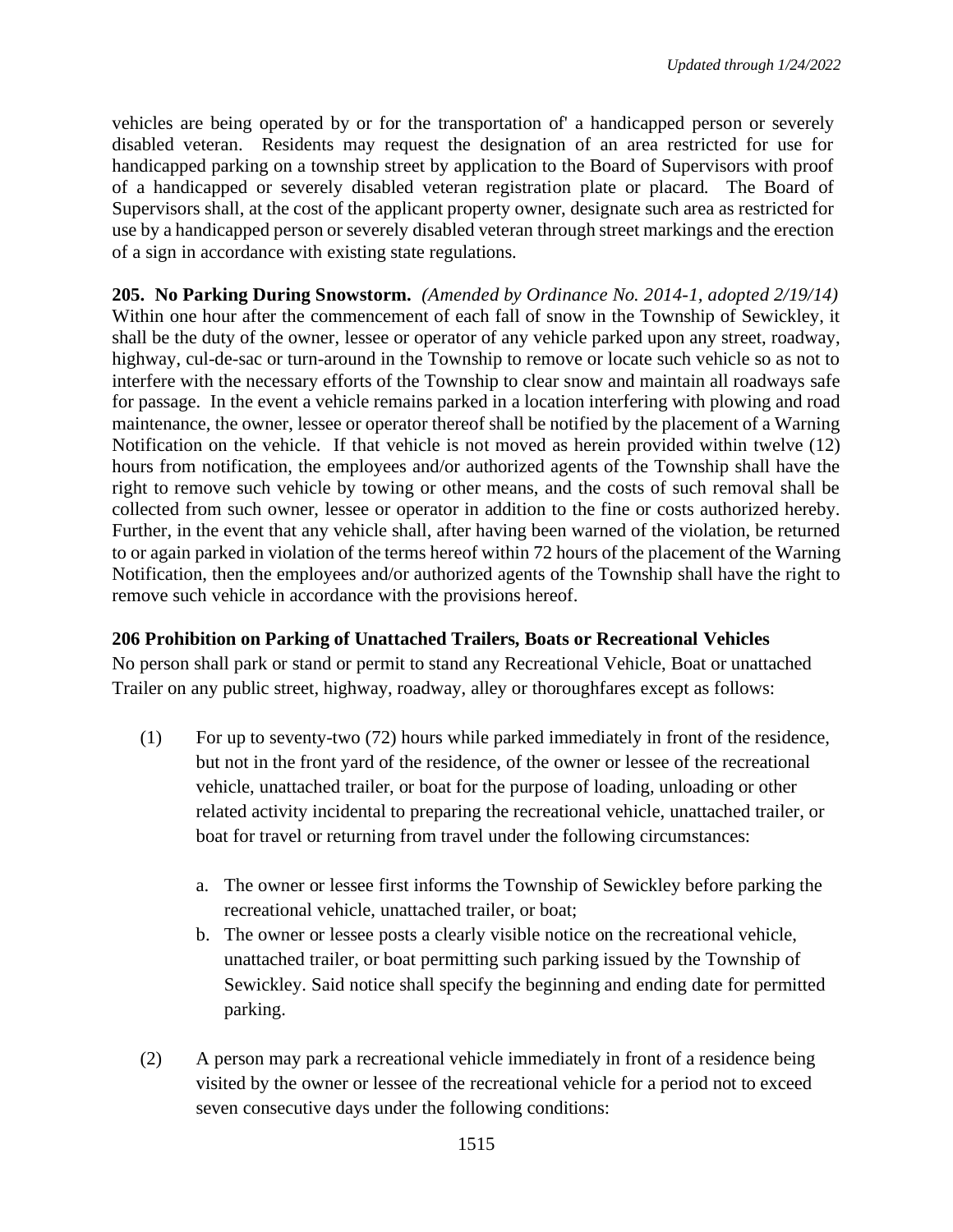- a. Upon first obtaining a permit issued by the Township of Sewickley; and
- b. The permit shall be displayed in the front window of the recreational vehicle to which it applies; and
- c. Any person applying for a permit shall pay a fee to recover the costs of processing such permit.

## **207. Parking of Commercial Vehicles in Residential Neighborhoods.**

(3) No person shall park a commercial vehicle on the street of a neighborhood designated as an R-1 (Rural Village) or V-1 (Medium Density Residential) other than for the purpose of loading or unloading for a single 24-hour period. Commercial Vehicles may not be parked on any road in the Township where the vehicle obstructs or limits the free flow of traffic.

## **208. Violations and Penalties**

- (A) Any such owner or lessee who violates any provisions of sections 206 and 207 of this Part shall, for the first offense, be issued a warning to be prominently displayed on the recreational vehicle, unattached trailer, or boat.
- (B) The owner or lessee who subsequently violates any provision of sections 206 and 207 shall be issued a ticket or citation assessing a fine in the amount as set forth in Section 208(C). Each twenty-four-hour period of violation constitutes a separate offense.
- (C) Pursuant to Section  $1601(c.1)$  (2) of the Second Class Township Code, any person who violates any of the provisions hereof shall, upon conviction, be guilty of a summary offense and be sentenced to pay a fine of not more than the listed amount which may be established from time to time by resolution:

Section 202: \$35.00 and costs Section 203: \$35.00 and costs Section 204: \$50.00 and costs Section 205: \$35.00 and costs Section 206: \$50.00 and costs Section 207: \$50.00 and costs

(D) It shall be the duty of any Police Officer or any Township enforcement officer, as designated from time to time by a resolution of the Township Supervisors, to report to the appropriate official of the Township all violations hereof indicating, in each case: the section violated; the license number of the vehicle involved in the violation; the location where the violation took place; and any other facts that might be necessary in order to understand the circumstances attending the violation. The Police Officer or Township enforcement officer making the report shall also attach to or place upon every such vehicle a notice stating that the vehicle was parked in violation hereof.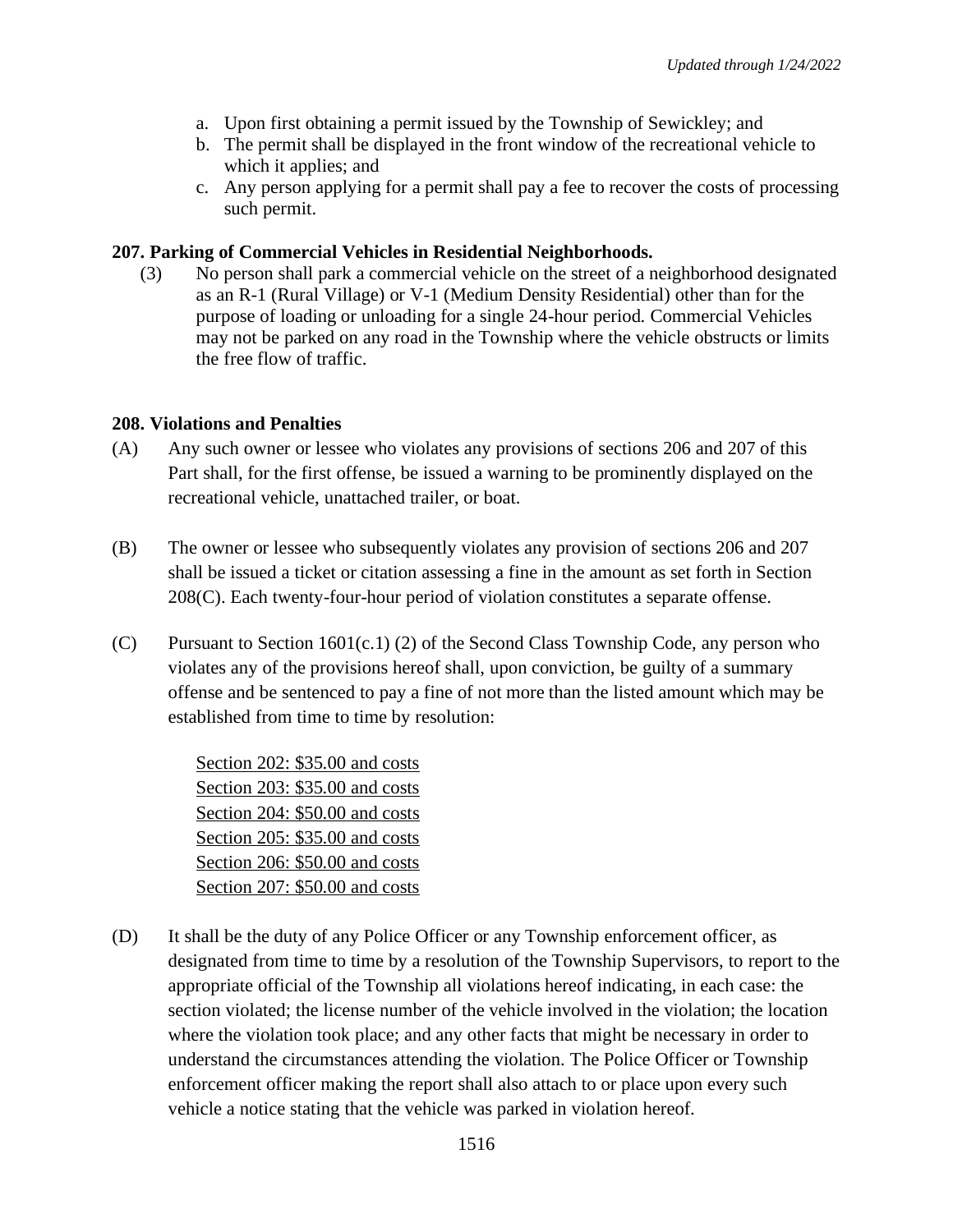## **Part 3 Brake Retarder Regulations**

## § [303-1](https://ecode360.com/14827921#14827922) **Title.**

This chapter shall be known as the Township of Sewickley's Engine Brake Retarder Ordinance. (*Adopted 1-19-2022)*

# § 303-2 **[Authority.](https://ecode360.com/14827921#14827923)**

This chapter is established pursuant to the policy established by the Commonwealth of Pennsylvania, Department of Transportation, regarding engine brake retarder prohibitions. A study has been performed pursuant to said procedure by the Department of Transportation on S.R. 3045 (Mars Hill Road) from segment 0020/2470 (Scott Haven Road) to segment 0040/0400 (1722 Mars Hill Road) within the Township of Sewickley. The authority to enact an appropriate Ordinance prohibiting the use of engine brake retarders with improperly maintained, defective, or modified exhaust mufflers pursuant to said procedure is evidenced by correspondence from the Commonwealth of Pennsylvania, Department of Transportation, Engineering District 12-0 dated 10/20/21.

# § 303-3 **[Findings.](https://ecode360.com/14827921#14827924)**

The Township of Sewickley, Westmoreland County, Pennsylvania, finds it a fact that the operation of an engine brake retarder on a gasoline powered or diesel- powered motor vehicle, during normal operation or with improperly maintained, defective, or modified exhaust mufflers, creates an excessive noise that adversely affects the public health, safety, and welfare of the residents of the Municipality and therefore, is a nuisance in fact.

# § 303-4 **[Prohibited acts.](https://ecode360.com/14827921#14827925)**

No person shall operate, or allow to be operated, a vehicle, which is powered by an internal combustion engine, on the public ways, as defined in Section 2, within the Township of Sewickley while utilizing in said operation an engine brake retarder, which has an improperly maintained, defective, or modified exhaust muffler and thereby not sufficient to prevent the cause of excessive noise by the said vehicle.

# § 303-5 **[Violations and penalties.](https://ecode360.com/14827921#14827926)**

Any person, firm, operation, or organization violating any of the provisions of this chapter shall, upon summary conviction, be sentenced to pay a fine of not more than \$300 and costs of prosecution, and in default of payment thereof, may be subject to undergo imprisonment in the Westmoreland County jail for a period not in excess of 48 hours.